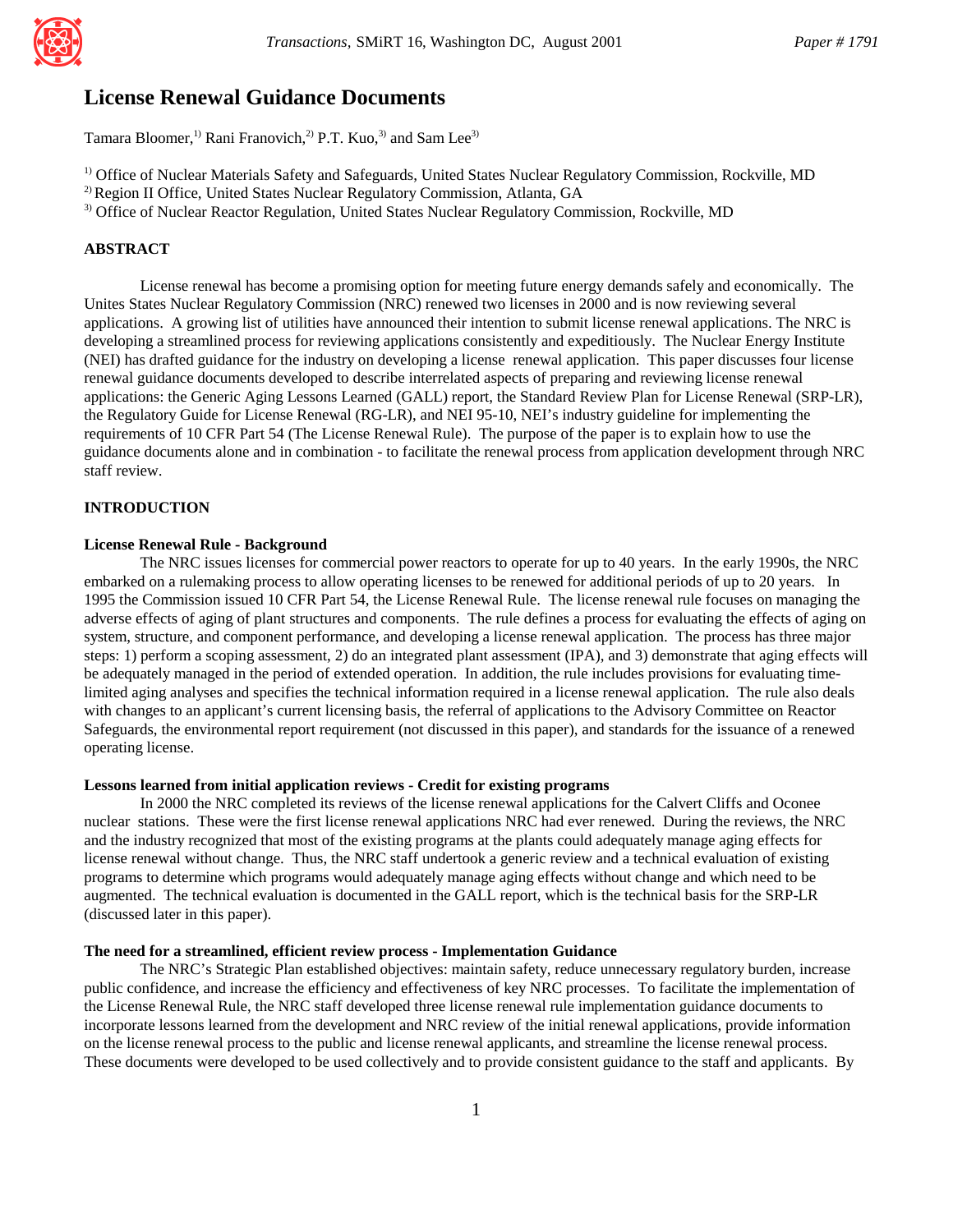providing clear, consistent guidance to potential renewal applicants and NRC staff reviewers, these documents also reduce undue regulatory burden and increase efficiency and effectiveness in accordance with the NRC's Strategic Plan goals. Since these documents are based, in part, upon rigorous technical staff reviews of aging mechanisms, the effects of aging on plant structures and equipment, and the effectiveness of existing programs in managing the aging effects, therefore they help to maintain safety.

#### **License Renewal Guidance Documents**

The license renewal guidance documents are the SRP-LR, the GALL report, and the RG-LR, which endorses NEI 95-10. Public and industry participation and comments contributed to the development of these documents. The nuclear power industry, through the NEI, developed NEI 95-10 to provide guidance to the industry on how to perform a license renewal plant assessment on-site and prepare a license renewal application. The staff has concluded that the NEI document describes an acceptable format and content for a license renewal application. The guidance provided in these documents is available for use by a potential applicant for license renewal. However, an applicant may choose to adopt alternative methods for developing an application, which would then be reviewed by the NRC staff in accordance with the SRP-LR. Although the GALL report, the SRP-LR, and the RG-LR do not contain NRC requirements, together they provide a complete, stable, and efficient regulatory framework for ensuring continued plant safety in the period of extended operation.

#### **The Standard Review Plan for License Renewal (SRP-LR)**

The NRC uses standard review plans to process licensing actions. Standard review plans specify the quality requirements for performing licensing review activities and provide a framework to ensure that staff reviews are conducted uniformly. Standard review plans provide guidance to NRC staff performing application reviews. The SRP-LR has evolved from the basic review plan to incorporate all of the review areas that are specific to license renewal. This standardized guidance ensures that the staff reviews license renewal applications consistently. It defines the depth and breadth of the review of an application and presents a well-defined approach for evaluating aging management programs and activities. The SRP-LR also gives the nuclear power industry and the public information on the license renewal review process. Applicants are not required to follow the SRP-LR format or suggestions, but the guidance facilitates staff reviews. The SRP-LR focuses the NRC review on areas where the GALL report recommended that existing programs be augmented or further evaluated for license renewal.

The SRP-LR has four chapters: 1) Administrative Information, 2) Scoping and Screening Methodology, 3) Aging Management Review (AMR) Results, and 4) Time-Limited Aging Analyses (TLAAs). The Administrative Information chapter provides criteria for determining the sufficiency of an application for docketing. The Scoping and Screening chapter focuses the staff's review on the applicant's identification of "passive" and "long-lived" structures and components. It also directs the staff to determine if the applicant properly implemented a methodology to identify structures and components subject to an AMR. The AMR Results Chapter directs the review staff to perform a consistent and thorough evaluation of the aging effects identified and the AMPs described in the application. The TLAA chapter directs the staff to verify that all applicable TLAAs have been included in an application and have been adequately evaluated for the period of extended operation. A TLAA is a plant-specific calculation or safety analysis that explicitly assumes a 40-year plant life.

An appendix to the SRP-LR contains branch technical positions, which document the staff's resolution of specific complicated regulatory issues. The SRP-LR can be applied to a wide variety of plant designs and site conditions. It has multiple sections, each of which contains a complete set of procedures for performing staff reviews. The staff may focus its review on a particular aspect or aspects of an SRP-LR section as appropriate to ensure an adequate level of understanding to support a licensing decision.

Each SRP-LR section is organized into six subsections, consistent with NUREG-0800, "Standard Review Plan for the Review of Safety Analysis Reports for Nuclear Power Pants." Subsection 1 defines the area of review; it describes the systems, structures, components, analyses, data, or other information in the application that should be reviewed and designates the branch that will have primary review responsibility for that area. It also addresses the need for technical support from other branches to facilitate the primary branch's review. Subsection 2 states the purpose of the review; identifies the acceptance criteria (applicable NRC requirements); and defines the technical basis (by referencing NRC Regulatory Guides, Codes and Standards, Branch Technical Positions, etc.) for determining if an applicant's proposal is acceptable. Subsection 3 contains step-by-step review procedures for verifying that applicable acceptance criteria have been met. Subsection 4 identifies evaluation findings and presents alternative staff conclusions that may apply to a particular review area. Subsection 5 addresses implementation of the SRP-LR by specifying the conditions under which the SRP-LR can be applied as guidance for the review of license renewal applications. Subsection 6 contains references.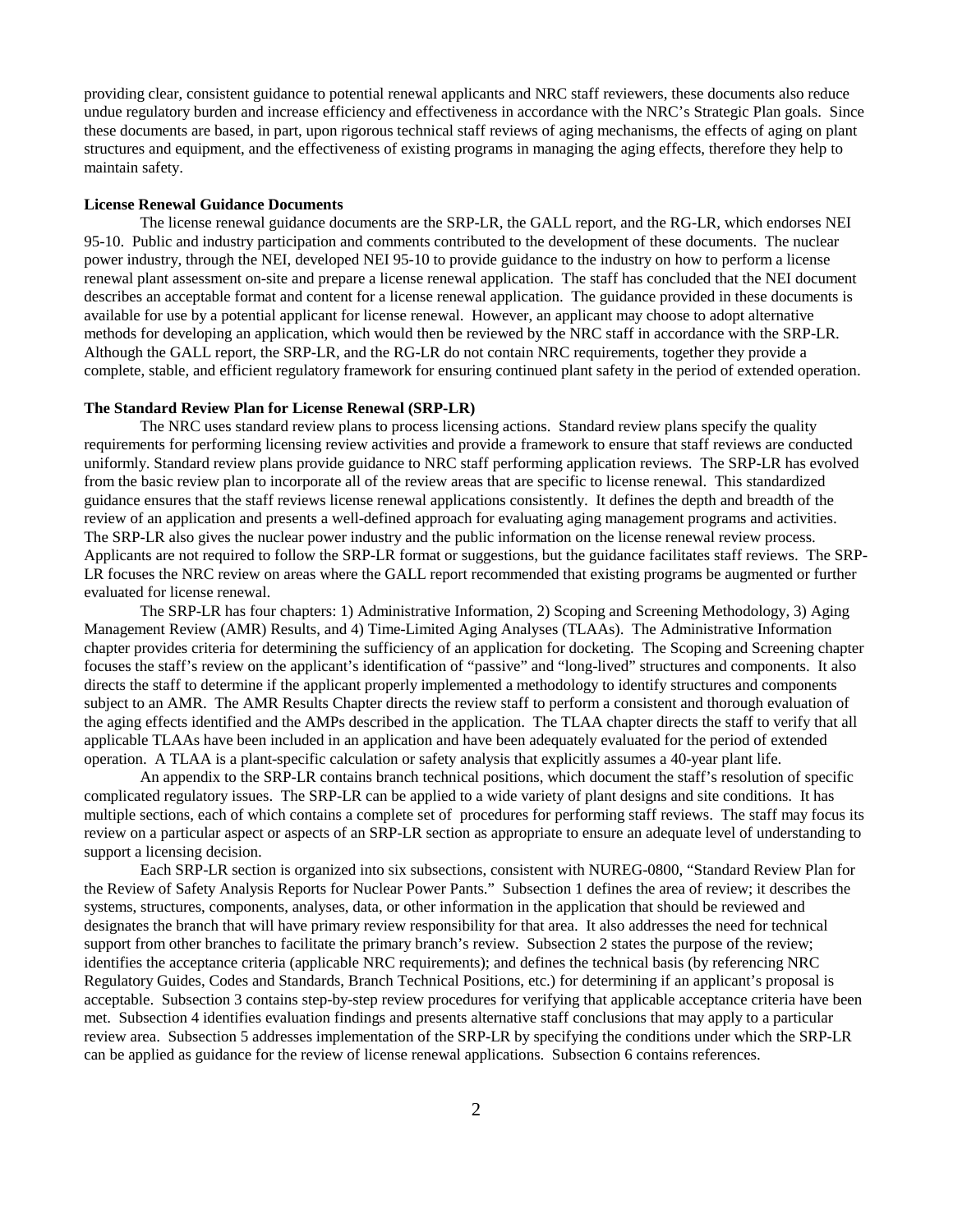The staff publishes the results of its review for each of the four SRP-LR chapters in a safety evaluation report (SER). The SER also describes the review (what aspects of the review the staff emphasized, which matters were modified by the applicant, what matters required additional information, issues that will be resolved in the future or remain unresolved, where the applicant's program deviates from the criteria in the SRP-LR, and the bases for any deviations from the SRP-LR or exemptions from the regulations).

In reviewing a license renewal application, the staff identifies the programs the applicant relies on for aging management and evaluates their adequacy against the ten elements listed in Table A1-1 of the SRP-LR (see Table 1). These ten elements are considered essential for effective aging management.

| Element                              | Description                                                                                                                                                                                                                                                                                                                                                                                                      |
|--------------------------------------|------------------------------------------------------------------------------------------------------------------------------------------------------------------------------------------------------------------------------------------------------------------------------------------------------------------------------------------------------------------------------------------------------------------|
| 1. Scope of program                  | The program should include the specific structures and components subject to an<br>aging management review.                                                                                                                                                                                                                                                                                                      |
| 2. Preventive actions                | Preventive actions should mitigate or prevent the applicable aging effects.                                                                                                                                                                                                                                                                                                                                      |
| 3. Parameters monitored or inspected | Parameters monitored or inspected should be linked to the effects of aging on the<br>intended function or functions of the particular structure and component.                                                                                                                                                                                                                                                   |
| 4. Detection of aging effects        | Aging effects should be detected before there is a loss of the intended function of<br>any structure and component.                                                                                                                                                                                                                                                                                              |
| 5. Monitoring and trending           | Monitoring and trending should enable the licensee to predict the extent of the<br>effects of aging and timely corrective or mitigative actions. The monitoring,<br>inspection, testing frequency, and sample size should be appropriate for timely<br>detection of aging effects.                                                                                                                               |
| 6. Acceptance criteria               | Acceptance criteria, against which the need for corrective action will be<br>evaluated, should ensure that the intended function or functions of the particular<br>structure and component are maintained under all Current Licensing Basis design<br>conditions during the period of extended operation.                                                                                                        |
| 7. Corrective actions                | Corrective actions, based on good root cause determinations should be taken in<br>time to prevent recurrence.                                                                                                                                                                                                                                                                                                    |
| 8. Confirmation process              | The confirmation process should ensure that preventive actions are adequate and<br>that appropriate corrective actions have been completed and are effective.                                                                                                                                                                                                                                                    |
| 9. Administrative controls           | Administrative controls should provide a formal review and approval process.                                                                                                                                                                                                                                                                                                                                     |
| 10. Operating experience             | Operating experience involving the aging management program, including past<br>corrective actions resulting in program enhancements or additional programs,<br>should provide objective evidence to support a determination that the effects of<br>aging will be adequately managed so that the intended functions of the structure<br>and component will be maintained during the period of extended operation. |

Table 1. Elements of an Aging Management Program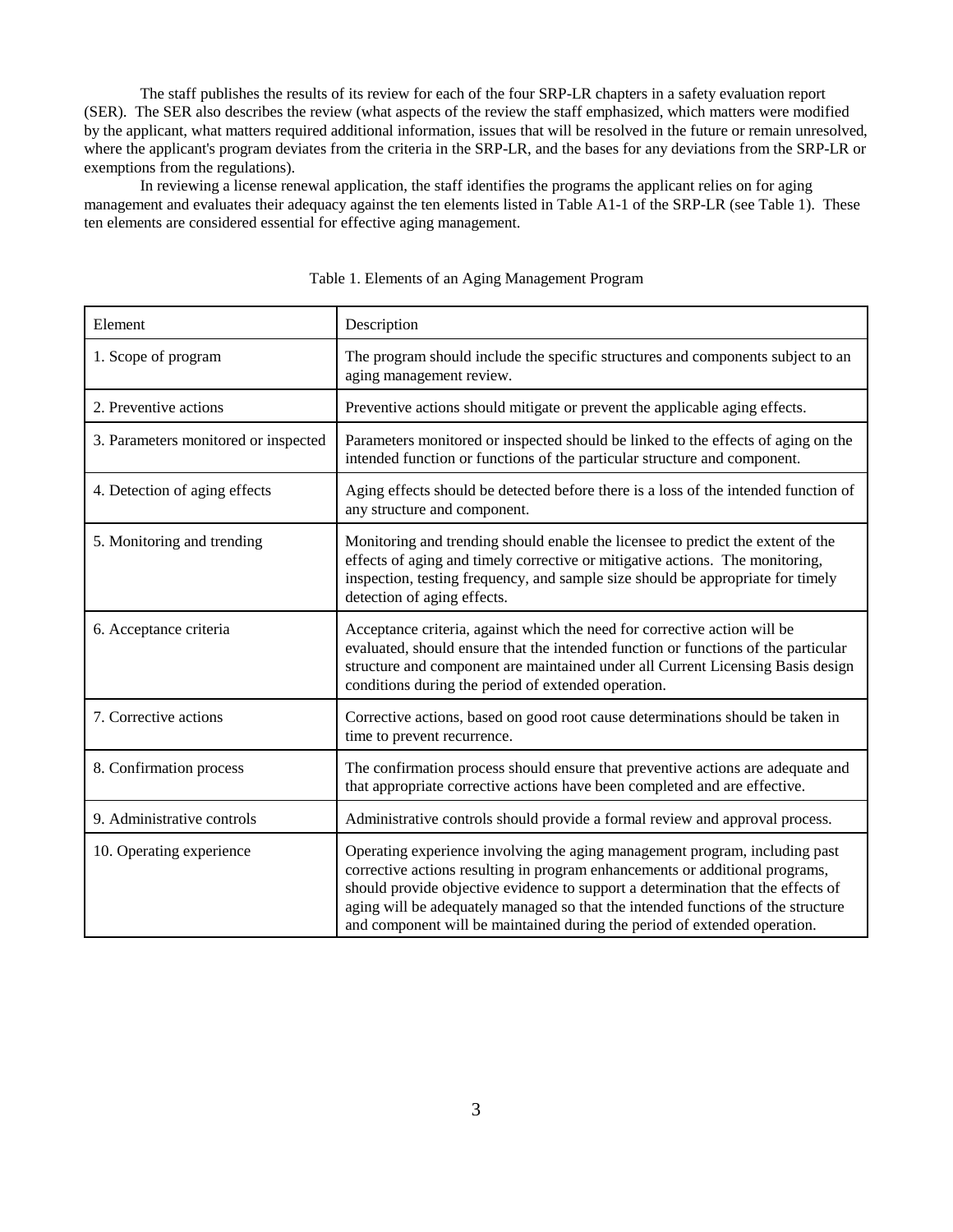## **The Generic Aging Lessons Learned (GALL) Report**

In reviewing the initial license renewal applications, the staff determined that the applicants relied on many existing programs to manage the effects of aging on the functionality of structures and components in the period of extended operation. In an effort to provide credit for existing programs, the Commission directed the staff to undertake a complete review of common existing plant programs to determine which programs would be adequate to manage aging effects without change and which programs should be augmented. NUREG/CR-6490, "Nuclear Power Plant Generic Aging Lessons Learned (GALL)," issued December 1996, provided the foundation for this review. The staff incorporated lessons learned from the recently completed and ongoing application reviews, and the document has evolved into the current GALL report. The GALL report is a living document. It will be updated as needed to reflect new programs and operating experience. By documenting staff evaluations of generic existing programs and the staff's basis for determining the adequacy of those programs, the staff can focus its efforts on existing programs that warrant augmentation, further staff review, or plantspecific consideration.

The information in the GALL report came from several sources. The first GALL document, NUREG/CR-6490, was based on research sponsored by the NRC's Office of Nuclear Regulatory Research (the extensive Nuclear Plant Aging Research (NPAR) program, Generic Safety Issues research, and current plant operating experience evaluations). The GALL report also includes information from the staff review of ten industry reports on license renewal submitted by the Nuclear Management and Resource Council (NUMARC, now NEI). The GALL report contains aging management information: it catalogues plant structures and components; identifies the materials they are made of and their environments; lists the aging mechanisms and effects; and documents the staff's evaluation of generic aging programs to mitigate or manage the aging mechanisms and the corresponding aging effects. Many aging management programs listed in the GALL report are currently implemented and used in the nuclear industry. Some programs are based on national standards, such as those developed by the National Fire Protection Association.

The staff has evaluated each aging management program listed in the GALL report against the ten elements listed in the SRP-LR to determine its adequacy for a specific material composition, environment, aging mechanism, and aging effect. For programs determined by the staff to be adequate, an applicant may reference the GALL report in its license renewal application. The applicant needs to ensure that the specific conditions for which the staff evaluated the programs also apply to the structure or component under consideration. Referencing the GALL report eliminates the need for staff review of a program provided that the specific conditions (structure/component, material, aging mechanism, etc.) defined in the GALL report are met. If an applicant references an AMP from the GALL report, the NRC reviewer confirms that referencing the GALL report is appropriate for the item under consideration. If the aging management program does not require further evaluation in the SRP-LR, no further staff review of that program is required.

While some aging management programs listed in the GALL report were determined to be acceptable without additional staff review, others require further evaluation. For these items, an explanation of the need for further evaluation and suggestions for program augmentation are provided in the GALL report. The GALL report lists acceptable programs, but an applicant has the option of proposing alterative programs in the license renewal application for staff review.

#### **Industry Guidance - NEI 95-10, as endorsed by RG-LR**

NEI developed NEI 95-10, "Industry Guidelines for Implementing the Requirements of 10 CFR Part 54 - The License Renewal Rule," to provide the industry with guidelines for preparing a license renewal application. The guidance was developed to ensure that an application contains information necessary for the NRC to determine whether the applicant adequately manages aging and should a renewed operating license be issued. The NEI document describes a two-phase approach to developing a license renewal application. The first phase consists of technical reviews; the second phase is preparing the license renewal application.

The technical reviews are performed in accordance with 10 CFR Part 54, the License Renewal Rule, to identify systems, structures, and components whose intended functions brings them within the scope of the rule and subject to an aging management review. The next step in the technical review phase is to identify aging effects that require management and evaluate plant programs that can be applied to manage those aging effects. It also describes the evaluation of timelimited aging analyses that demonstrate that aging will be adequately managed during the period of extended operation.

Once the technical reviews are completed, the applicant starts incorporating the results of the reviews into the license renewal application. The NEI guideline describes the standard format for a license renewal application and stresses the importance of maintaining accurate, detailed supporting documentation (which need not be submitted with the application but must be maintained on-site and be retrievable for NRC audits and inspections).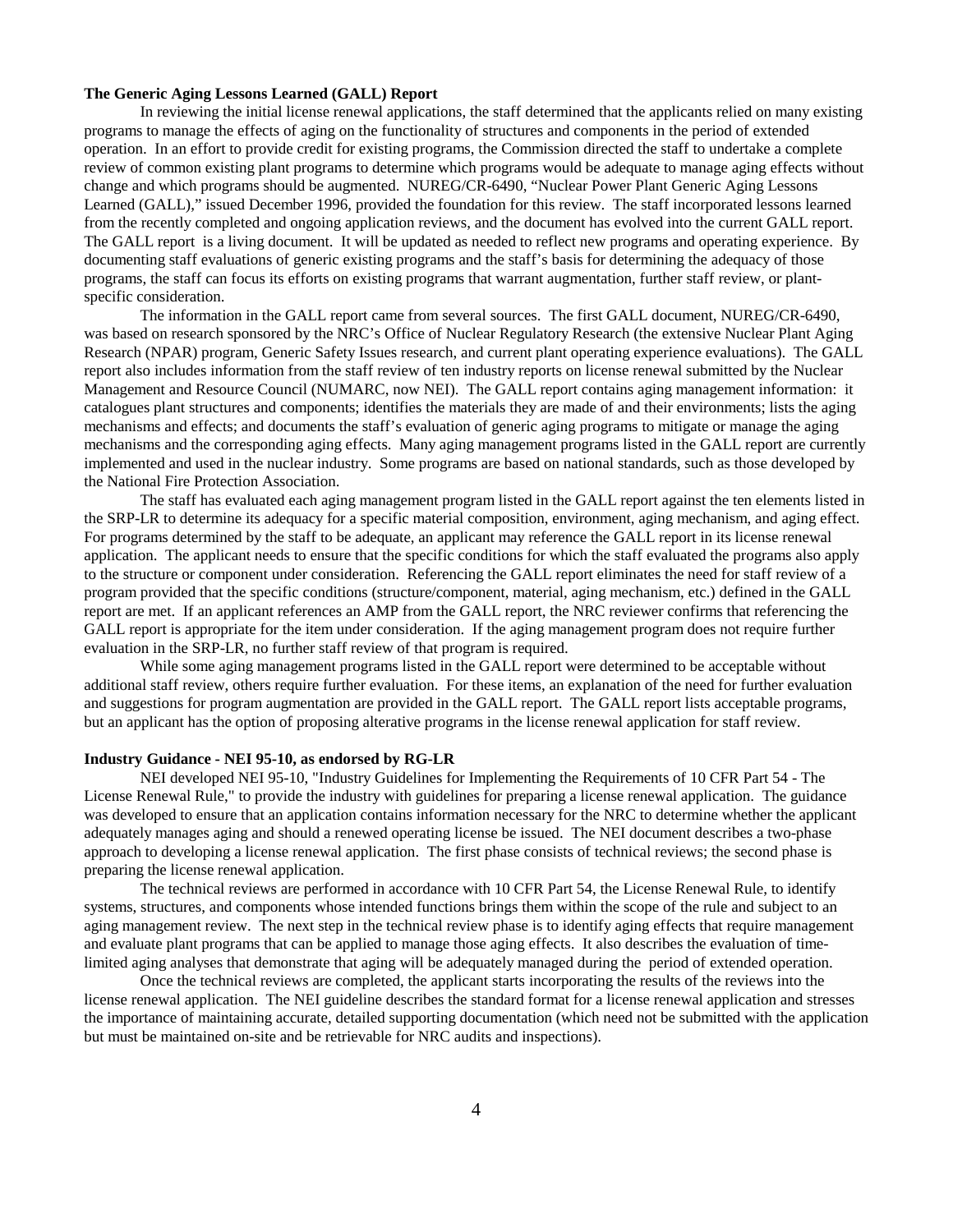The NRC staff endorsed NEI 95-10 in Regulatory Guide 1.188 (the RG-LR). Regulatory Guides are used to communicate acceptable methods for meeting NRC regulatory requirements to the nuclear industry and the public. The industry may use alternative methods for meeting regulatory requirements.

## **IMPLEMENTATION ISSUE - APPLICATION OF THE GALL REPORT**

 The GALL report should be used like a topical report. The applicant references the GALL report in the application and keeps supporting documentation on-site and must be able to produce it for license renewal inspections. The SRP-LR instructs reviewers to perform no further evaluation of the information covered in the GALL report once an applicant references the GALL report. The staff should find an application acceptable where the application references the GALL report and the evaluation of the item in the GALL report applies to the structure or component and the aging mechanism in question. However, the staff should ensure that the material in the GALL report applies to the applicant's plant. The staff should also verify that the applicant has identified the specific programs described and evaluated in the GALL report if the applicant relied on them for license renewal. If, however, the AMP requires further evaluation according to the SRP-LR and the GALL report, these documents provide guidance to the reviewer suggesting what type of information will satisfy the element disparity or other staff concerns. An applicant is free to submit aging management programs that are not included in the GALL report with justification. Use of the GALL report is not required; however, an applicant will decreases the volume of an application and the review time of the staff by referencing the GALL report where appropriate.

## **CONCLUSION**

License renewal has evolved. In the early 1990s it was just a concept. Now it is a viable option. Several utilities in the United States have successfully pursued this option. For some utilities, extending the operating life of an existing nuclear power station is an economically feasible way to meet future energy demands. NRC's responsibility is to ensure that letting nuclear power plants operate beyond the term of the normal license will not pose undue risk to public health and safety or the environment. Utilities can augment their maintenance, inspection, and testing programs for monitoring and managing plant aging, in accordance with the requirements of the License Renewal Rule, to demonstrate their ability to operate safely in the extended period. The NRC's process for issuing renewed operating licenses involves rigorous safety and environmental reviews to verify that regulatory requirements will continue to be met in the period of extended operation. The license renewal guidance documents described in this paper were developed from equally rigorous research and evaluation. They incorporate lessons learned from the first reviews. The product of this effort is an efficient, consistent, and technically sound process for preparing and reviewing license renewal applications that requires fewer of the NRC's staff and applicant resources while ensuring plant safety.

## **REFERENCES**

Code of Federal Regulations 10 CFR Part 50, *"*Domestic Licensing of Production and Utilization Facilities."

Code of Federal Regulations 10 CFR Part 54, "Requirements for Renewal of Operating Licenses for Nuclear Power Plants."

NUREG-1801, "Generic Aging Lessons Learned" (GALL), NRC, April 2001 (also available on the Internet at http://www.nrc.gov/NRC/REACTOR/LR/index.html).

NUREG-1800, "Standard Review Plan for the Review of License Renewal Applications for Nuclear Power Plants," Working Draft, NRC, April 2001.

NEI 95-10, "Industry Guideline for Implementing the Requirements of 10 CFR Part 54 - The License Renewal Rule," Nuclear Energy Institute (version endorsed in Regulatory Guide 1.188).

Regulatory Guide-1.188, "Standard Format and Content for Applications to Renew Nuclear Power Plant Operating Licenses," NRC, April 2001